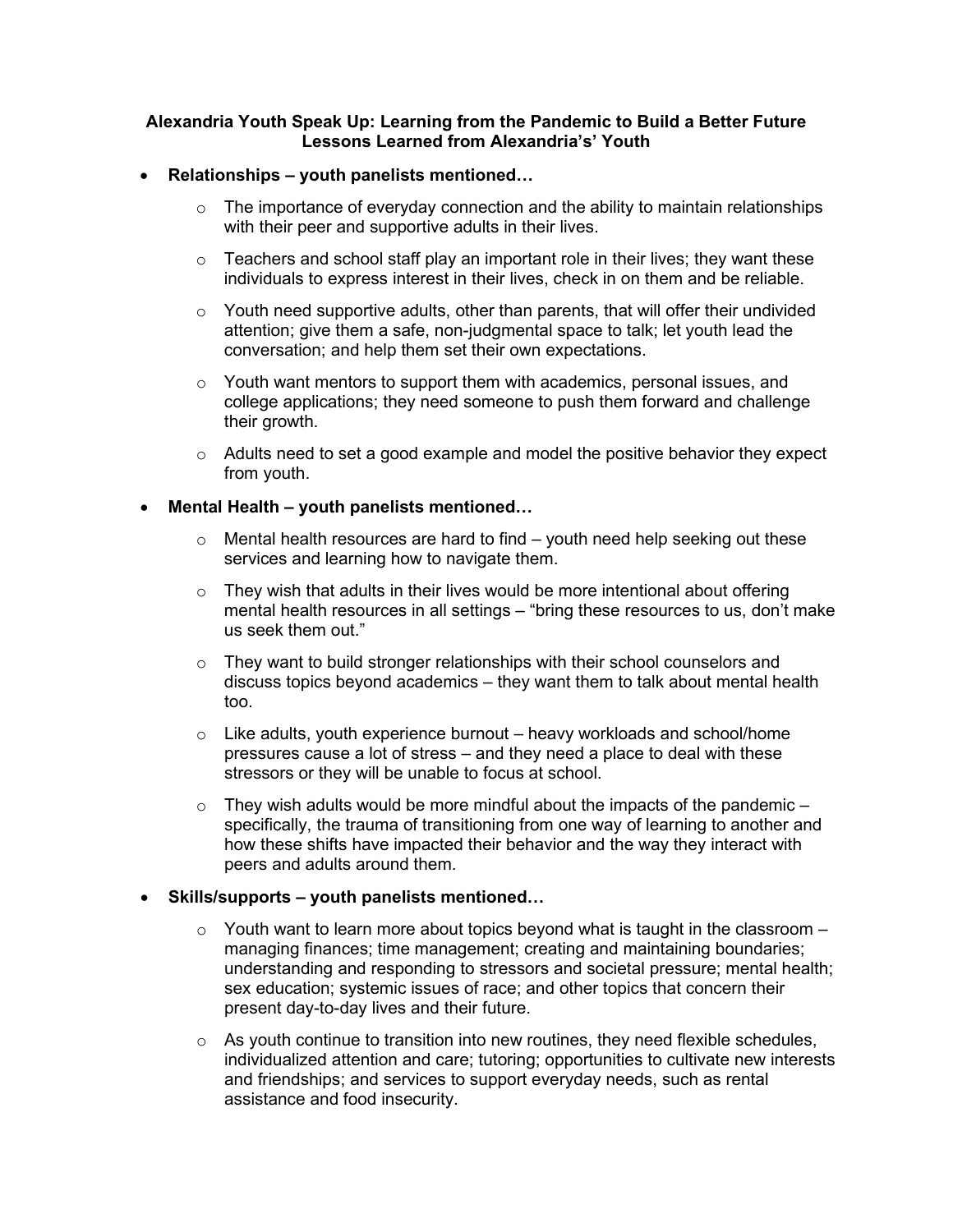- o Youth want help understanding changing safety guidelines, setting and maintaining boundaries around in-person contact, and identifying safe ways to connect with friends.
- $\circ$  While some conflict is inevitable, youth believe that more opportunities for their peers to talk through disagreements, with the support of counselors and other school staff, could prevent conflict from escalating. Conflict management is especially important as youth transition from virtual communication – where conflict may not always be resolved – to in-person interactions that provide more opportunities to respond to conflict.

## • **Voice and Choice – youth panelists mentioned…**

- $\circ$  They want to have a seat at the table, a voice in the decisions that impact them, and the freedom to make choices that are best for their own lives – "nothing about us, without us."
- $\circ$  They want to have spaces where they can share openly, be heard, and lead the conversation – community forums, listening sessions, and surveys are great ways to elevate their voices and inspire other youth to do the same.
- $\circ$  They want to be involved in the design and development of youth programs and activities from the beginning – they are experts at determining what is "fun and interesting" to their peers. When given the full picture – the context and parameters of what is feasible and the overall goal – youth excel at creating and leading youth engagement efforts.
- $\circ$  Youth need flexibility to manage schoolwork, activities, friendships, family, jobs, self-care, and other aspects of their lives – Lunch and Learns provide youth with freedom to problem solve and delegate tasks and deadlines. Youth use this time to meet with teachers, complete schoolwork, work on college applications and essays, see counselors, visit the Teen Wellness Center, socialize with friends, and practice self-care. This unstructured time allows youth to connect with the many youth and adults that support them.
- $\circ$  Providing youth with opportunities to build and apply leadership skills opens the door to future possibilities to showcase these skills – "Once you see what you can do, you can take it somewhere else."

## • **Communication – youth panelists mentioned…**

- $\circ$  The primary methods of communication for them are digital/web-based platforms (social media, Canvas, texting) – this is how they want to receive important information.
- $\circ$  They are listening in class, so bring information directly to their classrooms or have teachers communicate it to them.
- o Youth trust their peers as messengers and will go to them for information and advice; peer to peer communication strategies are effective tools to share information with youth.
- $\circ$  Communication about resources should include what services exist; how and where to find them; what they need to know ahead of time; and what they can expect when they go to access the service.